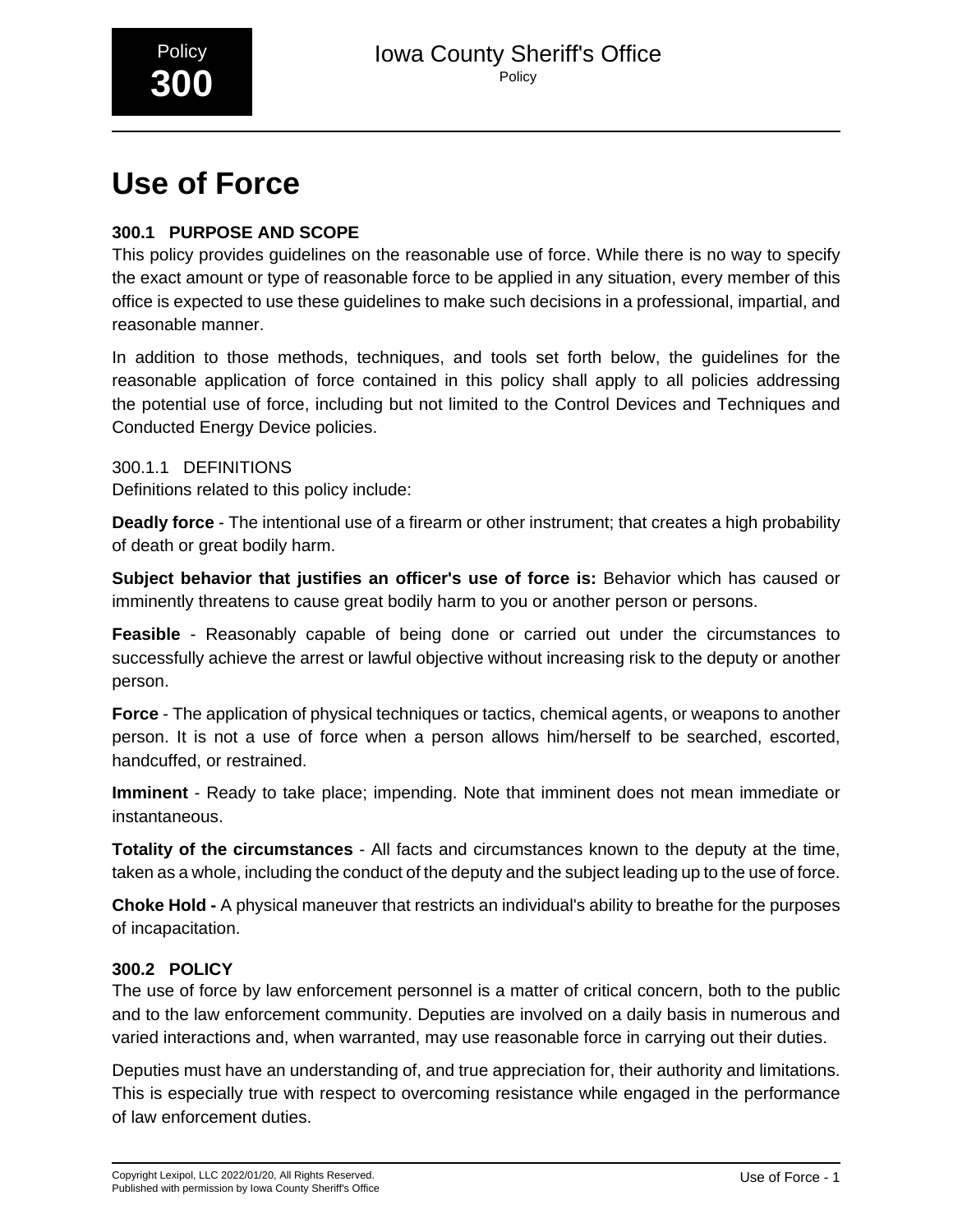## Iowa County Sheriff's Office **Policy**

The Iowa County Sheriff's Office recognizes and respects the value of all human life and dignity without prejudice to anyone. Vesting deputies with the authority to use reasonable force and to protect the public welfare requires monitoring, evaluation, and a careful balancing of all interests.

## 300.2.1 DUTY TO INTERCEDE AND REPORT

Any deputy present and observing another law enforcement officer or a member using force that is clearly beyond that which is objectively reasonable under the circumstances shall, when in a position to do so, intercede to prevent the use of unreasonable force (Wis. Stat. § 175.44).

Any deputy who observes another law enforcement officer or a member use force that is potentially beyond that which is objectively reasonable under the circumstances shall report these observations to a supervisor as soon as feasible (Wis. Stat. § 175.44).

## 300.2.2 PERSPECTIVE

When observing or reporting force used by a law enforcement officer, each deputy should take into account the totality of the circumstances and the possibility that other law enforcement officers may have additional information regarding the threat posed by the subject.

## **300.3 USE OF FORCE**

Deputies shall use only that amount of force that reasonably appears necessary given the facts and circumstances perceived by the deputy at the time of the event to accomplish a legitimate law enforcement purpose.

The reasonableness of force will be judged from the perspective of a reasonable deputy on the scene at the time of the incident. Any evaluation of reasonableness must allow for the fact that deputies are often forced to make split-second decisions about the amount of force that reasonably appears necessary in a particular situation, with limited information and in circumstances that are tense, uncertain and rapidly evolving.

Given that no policy can realistically predict every possible situation a deputy might encounter, deputies are entrusted to use well-reasoned discretion in determining the appropriate use of force in each incident.

It is also recognized that circumstances may arise in which deputies reasonably believe that it would be impractical or ineffective to use any of the tools, weapons or methods provided by this office. Deputies may find it more effective or reasonable to improvise their response to rapidly unfolding conditions that they are confronting. In such circumstances, the use of any improvised device or method must nonetheless be reasonable and utilized only to the degree that reasonably appears necessary to accomplish a legitimate law enforcement purpose.

While the ultimate objective of every law enforcement encounter is to avoid or minimize injury, nothing in this policy requires a deputy to retreat or be exposed to possible physical injury before applying reasonable force.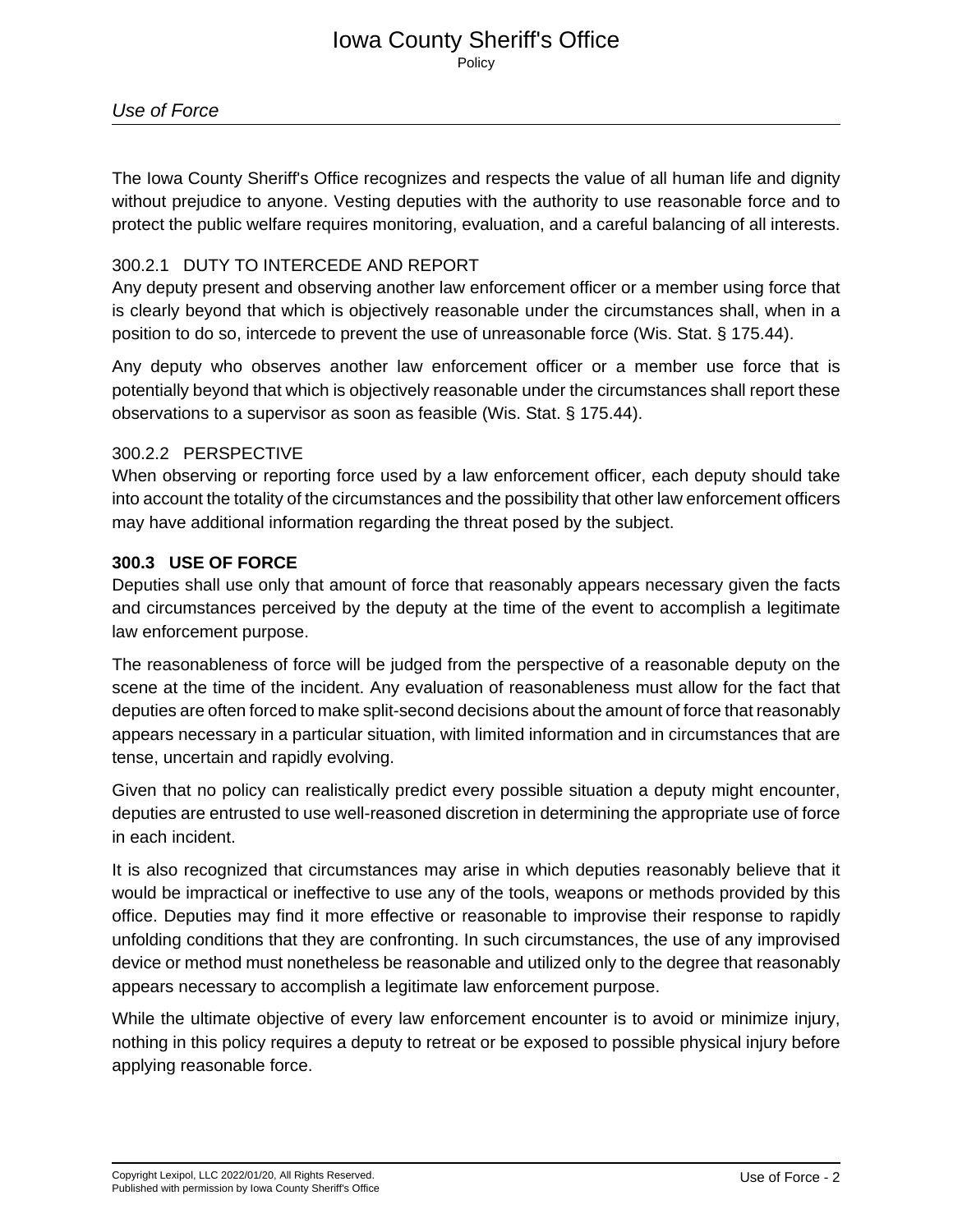## 300.3.1 USE OF FORCE TO EFFECT AN ARREST

A law enforcement officer may use reasonable force to arrest a person or execute a warrant. Additionally, a law enforcement officer making a lawful arrest may command the aid of any person, and such person shall have the same power as that of the law enforcement officer (Wis. Stat. § 968.07; Wis. Stat. 968.14).\_

## 300.3.2 FACTORS USED TO DETERMINE THE REASONABLENESS OF FORCE

When determining whether to apply force and evaluating whether a deputy has used reasonable force, a number of factors should be taken into consideration, as time and circumstances permit. These factors include but are not limited to:

- (a) Immediacy and severity of the threat to deputies or others.
- (b) The conduct of the individual (subject behavior) being confronted, as reasonably perceived by the deputy at the time.
- (c) Deputy/subject factors (e.g., age, size, relative strength, skill level, injuries sustained, level of exhaustion or fatigue, the number of deputies available vs. subjects).
- (d) The effects of suspected drug or alcohol use.
- (e) The individual's mental state or capacity.
- (f) The individual's ability to understand and comply with deputy commands.
- (g) Proximity of weapons or dangerous improvised devices.
- (h) The degree to which the individual has been effectively restrained and his/her ability to resist despite being restrained.
- (i) The availability of other reasonable and feasible options and their possible effectiveness.
- (j) Seriousness of the suspected offense or reason for contact with the individual.
- (k) Training and experience of the deputy.
- (l) Potential for injury to deputies, suspects, and others.
- (m) Whether the individual appears to be resisting, attempting to evade arrest by flight, or is attacking the deputy.
- (n) The risk and reasonably foreseeable consequences of escape.
- (o) The apparent need for immediate control of the individual or a prompt resolution of the situation.
- (p) Whether the conduct of the individual being confronted no longer reasonably appears to pose an imminent threat to the deputy or others.
- (q) Prior contacts with the individual or awareness of any propensity for violence.
- (r) Any other exigent circumstances.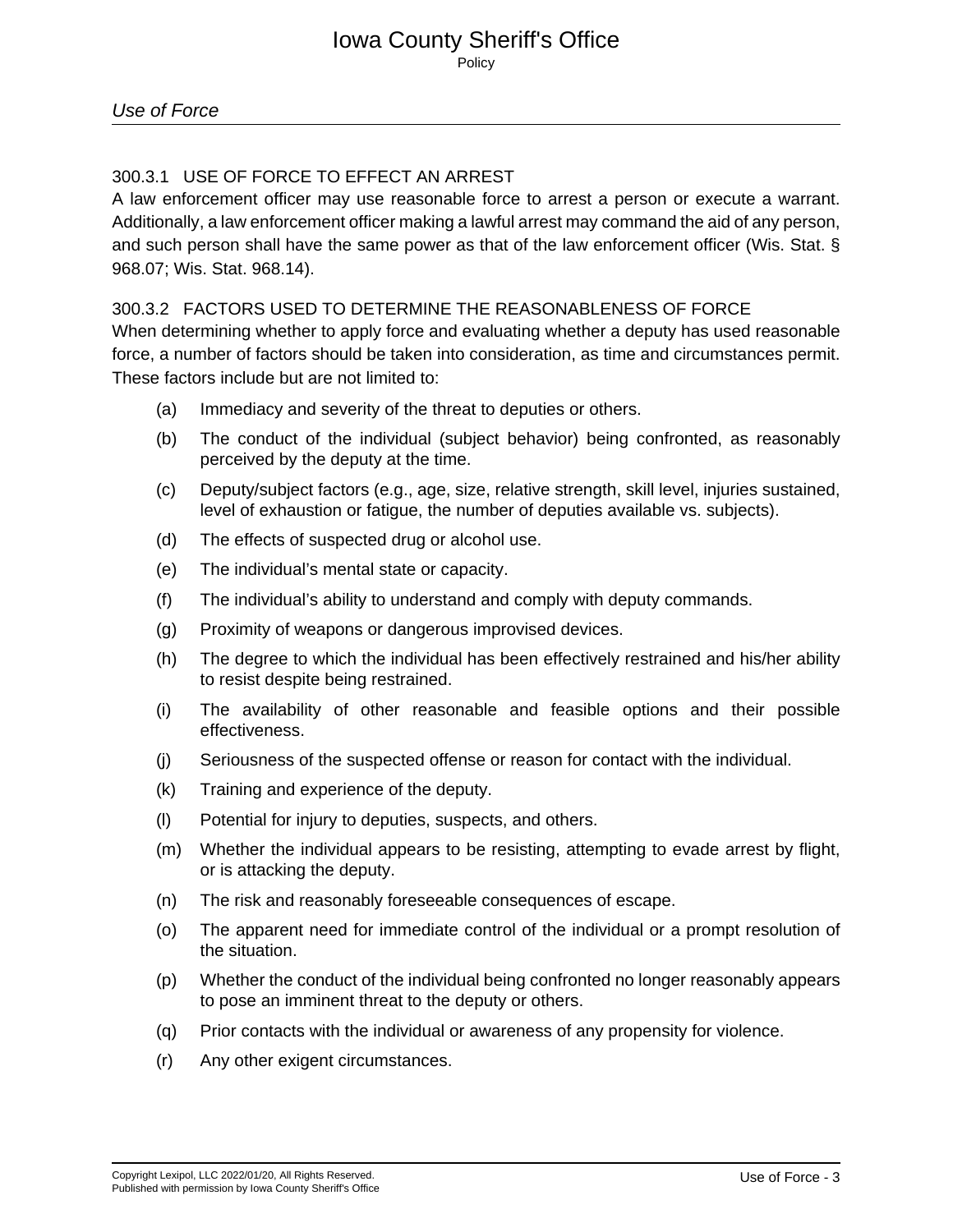## 300.3.3 PAIN COMPLIANCE TECHNIQUES

Pain compliance techniques may be effective in controlling a physically or actively resisting individual. Deputies may only apply those pain compliance techniques for which they have successfully completed office-approved training. Deputies utilizing any pain compliance technique should consider:

- (a) The degree to which the application of the technique may be controlled given the level of resistance.
- (b) Whether the individual can comply with the direction or orders of the deputy.
- (c) Whether the individual has been given sufficient opportunity to comply.

The application of any pain compliance technique shall be discontinued once the deputy determines that compliance has been achieved.

## 300.3.4 CAROTID CONTROL HOLD

A carotid control hold is a technique designed to control an individual by temporarily restricting blood flow through the application of pressure to the side of the neck. The proper application of the carotid control hold may be effective in restraining a violent or combative individual. However, due to the potential for injury, the use of the carotid control hold is limited to those circumstances where deadly force is authorized and is subject to the following (Wis. Stat. § 66.0511):

- (a) At all times during the application of the carotid control hold, the response of the individual should be monitored. The carotid control hold should be discontinued when circumstances indicate that the application no longer reasonably appears necessary.
- (b) Any individual who has had the carotid control hold applied, regardless of whether he/ she was rendered unconscious, shall be promptly examined by paramedics or other qualified medical personnel and should be monitored until such examination occurs.
- (c) The deputy shall inform any person receiving custody, or any person placed in a position of providing care, that the individual has been subjected to the carotid control hold and whether the individual lost consciousness as a result.
- (d) Any deputy attempting or applying the carotid control hold shall promptly notify a supervisor of the use or attempted use of such hold.
- (e) The use or attempted use of the carotid control hold shall be thoroughly documented by the deputy in any related reports.

## 300.3.5 USE OF FORCE TO SEIZE EVIDENCE

In general, deputies may use reasonable force to lawfully seize evidence and to prevent the destruction of evidence. However, deputies are discouraged from using force solely to prevent a person from swallowing evidence or contraband. In the instance when force is used, deputies should not intentionally use any technique that restricts blood flow to the head, restricts respiration or which creates a reasonable likelihood that blood flow to the head or respiration would be restricted. Deputies are encouraged to use techniques and methods taught by the Iowa County Sheriff's Office for this specific purpose.\_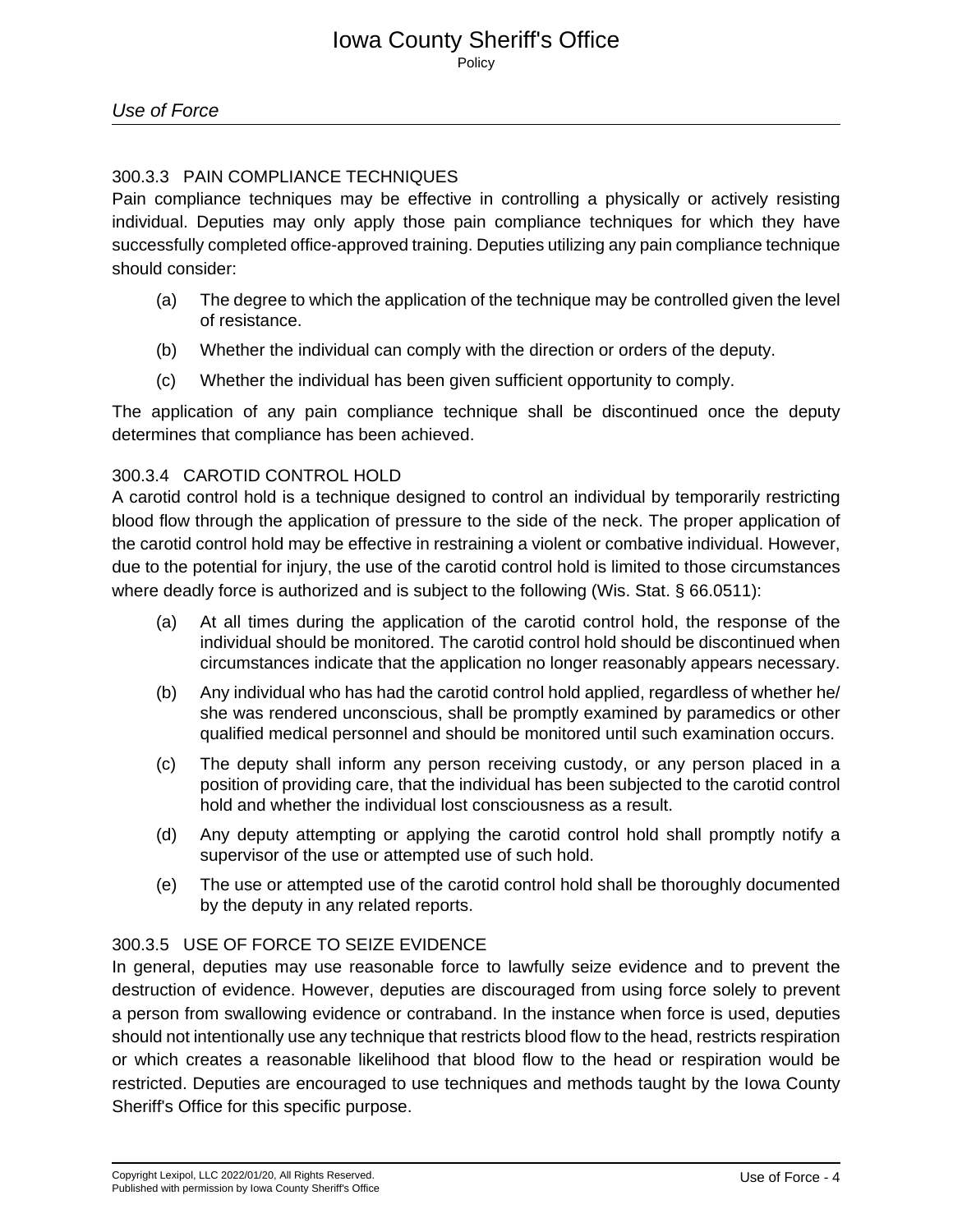## 300.3.6 ALTERNATIVE TACTICS - DE-ESCALATION

When circumstances reasonably permit, deputies should use non-violent strategies and techniques to decrease the intensity of a situation, improve decision-making, improve communication, reduce the need for force, and increase voluntary compliance (e.g., summoning additional resources, formulating a plan, attempting verbal persuasion).

## 300.3.7 CHOKE HOLD

The use of a choke hold, which is the intentional and prolonged application of force to the throat or windpipe, is limited to circumstances where deadly force is authorized and if applied, is subject to the same guidelines and requirements as a carotid control hold (Wis. Stat. § 66.0511).

## **300.4 DEADLY FORCE APPLICATIONS**

When reasonable, the deputy shall, prior to the use of deadly force, make efforts to identify him/ herself as a peace officer and to warn that deadly force may be used, unless the deputy has objectively reasonable grounds to believe the person is aware of those facts.

Use of deadly force is justified in the following circumstances involving imminent threat or imminent risk:

- (a) A deputy may use deadly force to protect him/herself or others from what he/she reasonably believes is an imminent threat of death or serious bodily injury.
- (b) A deputy may use deadly force to stop a fleeing subject when the deputy has probable cause to believe that the individual has committed, or intends to commit, a felony involving the infliction or threatened infliction of serious bodily injury or death, and the deputy reasonably believes that there is an imminent risk of serious bodily injury or death to any other person if the individual is not immediately apprehended. Under such circumstances, a verbal warning should precede the use of deadly force, where feasible.

Imminent does not mean immediate or instantaneous. An imminent danger may exist even if the suspect is not at that very moment pointing a weapon at someone. For example, an imminent danger may exist if a deputy reasonably believes that the individual has a weapon or is attempting to access one and intends to use it against the deputy or another person. An imminent danger may also exist if the individual is capable of causing serious bodily injury or death without a weapon, and the deputy believes the individual intends to do so.

## 300.4.1 MOVING VEHICLES

Shots fired at or from a moving vehicle involve additional considerations and risks, and are rarely effective.

When feasible, deputies should take reasonable steps to move out of the path of an approaching vehicle instead of discharging their firearm at the vehicle or any of its occupants.

A deputy should only discharge a firearm at a moving vehicle or its occupants when the deputy reasonably believes there are no other reasonable means available to avert the imminent threat of the vehicle, or if deadly force other than the vehicle is directed at the deputy or others.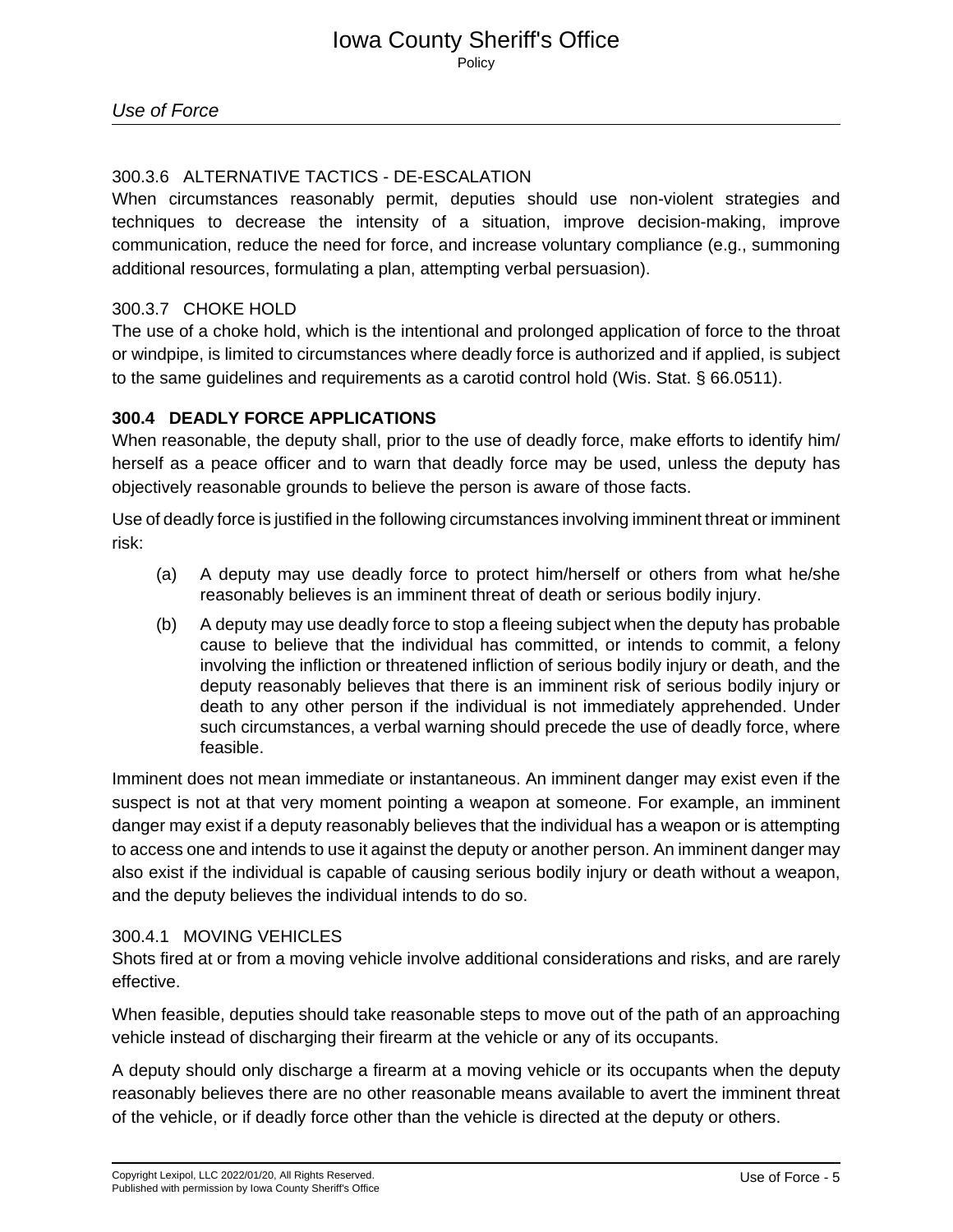# Iowa County Sheriff's Office

Policy

Deputies should not shoot at any part of a vehicle in an attempt to disable the vehicle.

## **300.5 REPORTING THE USE OF FORCE**

Any use of force by a member of this office shall be documented promptly, completely, and accurately in an appropriate report, depending on the nature of the incident. The deputy should articulate the factors perceived and why he/she believed the use of force was reasonable under the circumstances.

To collect data for purposes of training, resource allocation, analysis, and related purposes, the Office may require the completion of additional report forms, as specified in office policy, procedure, or law. See the Report Preparation Policy for additional circumstances that may require documentation.

## 300.5.1 NOTIFICATIONS TO SUPERVISORS

Supervisory notification shall be made as soon as practicable following the application of force in any of the following circumstances:

- (a) The application caused a visible injury.
- (b) The application would lead a reasonable deputy to conclude that the individual may have experienced more than momentary discomfort.
- (c) The individual subjected to the force complained of injury or continuing pain.
- (d) The individual indicates intent to pursue litigation.
- (e) Any application of the EMDT device or control device.
- (f) Any application of a restraint device other than handcuffs, shackles, or belly chains.
- (g) The individual subjected to the force was rendered unconscious.
- (h) An individual was struck or kicked.
- (i) An individual alleges unreasonable force was used or that any of the above has occurred.

#### 300.5.2 REPORTING TO WISCONSIN DEPARTMENT OF JUSTICE

Statistical data regarding all qualifying use of force incidents is to be reported to the Wisconsin Department of Justice as required by Wis. Stat. § 165.845. For the purposes of this section, a qualifying use of force incident means any incident (Wis. Stat. § 165.845):

- (a) Involving the discharge of a firearm by a deputy at or in the direction of a civilian.
- (b) Involving the discharge of a firearm by a civilian at or in the direction of a deputy.
- (c) Involving any action taken by a deputy in response to an act of resistance that results in great bodily harm or death (Wis. Stat. § 939.22).
- (d) Involving an act of resistance taken by a civilian against a deputy that results in great bodily harm or death.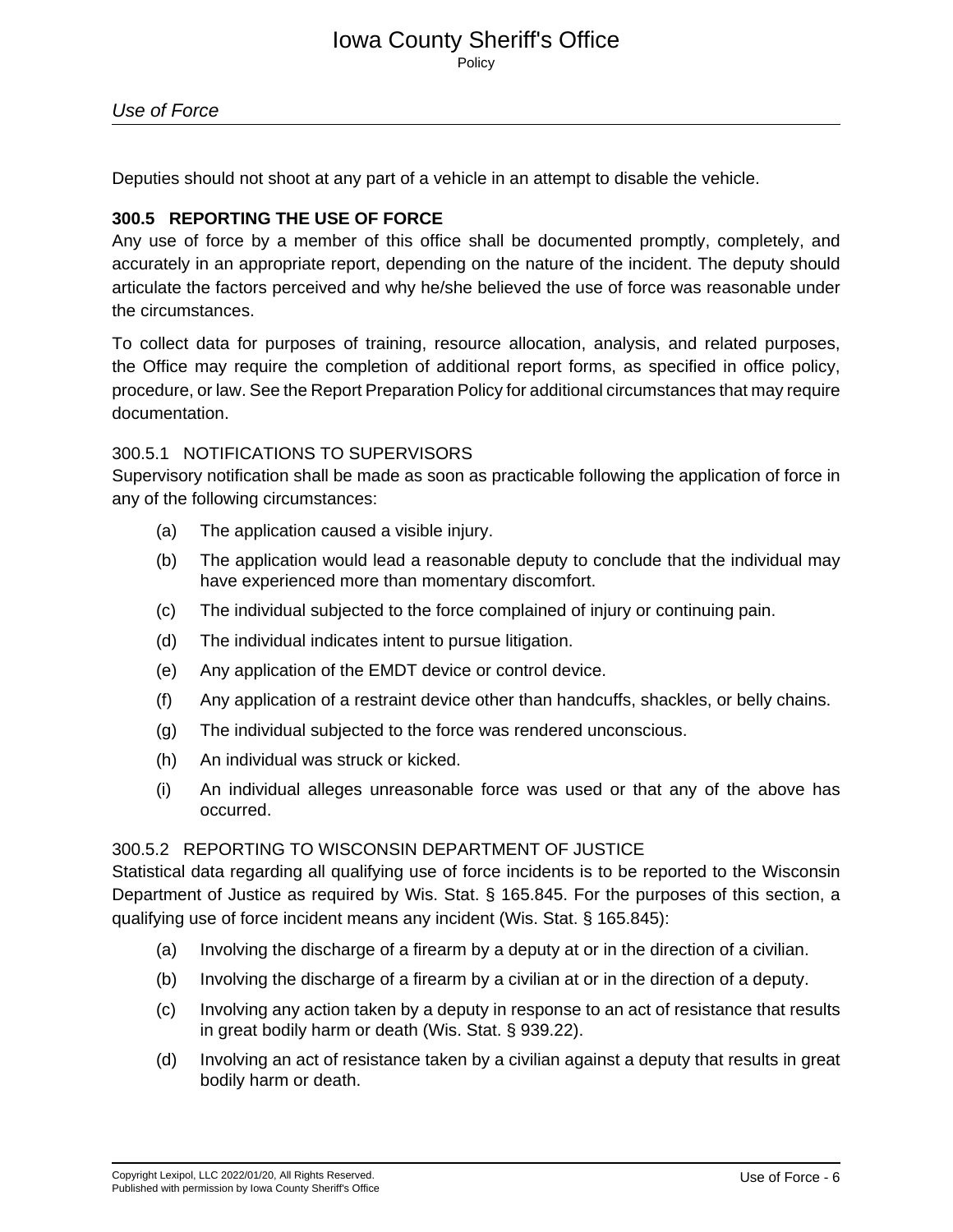## **300.6 MEDICAL CONSIDERATIONS**

Once it is reasonably safe to do so, medical assistance shall be obtained for any person who exhibits signs of physical distress, has sustained visible injury, expresses a complaint of injury or continuing pain, or was rendered unconscious. Any individual exhibiting signs of physical distress after an encounter should be continuously monitored until he/she can be medically assessed. Individuals should not be placed on their stomachs for an extended period, as this could impair their ability to breathe.

Based upon the deputy's initial assessment of the nature and extent of the individual's injuries, medical assistance may consist of examination by an emergency medical services provider or medical personnel at a hospital or jail. If any such individual refuses medical attention, such a refusal shall be fully documented in related reports and, whenever practicable, should be witnessed by another deputy and/or medical personnel. If a recording is made of the contact or an interview with the individual, any refusal should be included in the recording, if possible.

The on-scene supervisor or, if the on-scene supervisor is not available, the primary handling deputy shall ensure that any person providing medical care or receiving custody of a person following any use of force is informed that the person was subjected to force. This notification shall include a description of the force used and any other circumstances the deputy reasonably believes would be potential safety or medical risks to the subject (e.g., prolonged struggle, extreme agitation, impaired respiration).

Individuals who exhibit extreme agitation, violent irrational behavior accompanied by profuse sweating, extraordinary strength beyond their physical characteristics, and imperviousness to pain (sometimes called "excited delirium"), or who require a protracted physical encounter with multiple deputies to be brought under control, may be at an increased risk of sudden death. Calls involving these persons should be considered medical emergencies. Deputies who reasonably suspect a medical emergency should request medical assistance as soon as practicable and have medical personnel stage away.

See the Medical Aid and Response Policy for additional guidelines.

## **300.7 SUPERVISOR RESPONSIBILITIES**

A supervisor should respond to a reported application of force resulting in visible injury, if reasonably available. When a supervisor is able to respond to an incident in which there has been a reported application of force, the supervisor is expected to:

- (a) Obtain the basic facts from the involved deputies. Absent an allegation of misconduct or excessive force, this will be considered a routine contact in the normal course of duties.
- (b) Ensure that any injured parties are examined and treated.
- (c) When possible, separately obtain a recorded interview with the individual upon whom force was applied. If this interview is conducted without the individual having voluntarily waived his/her Miranda rights, the following shall apply: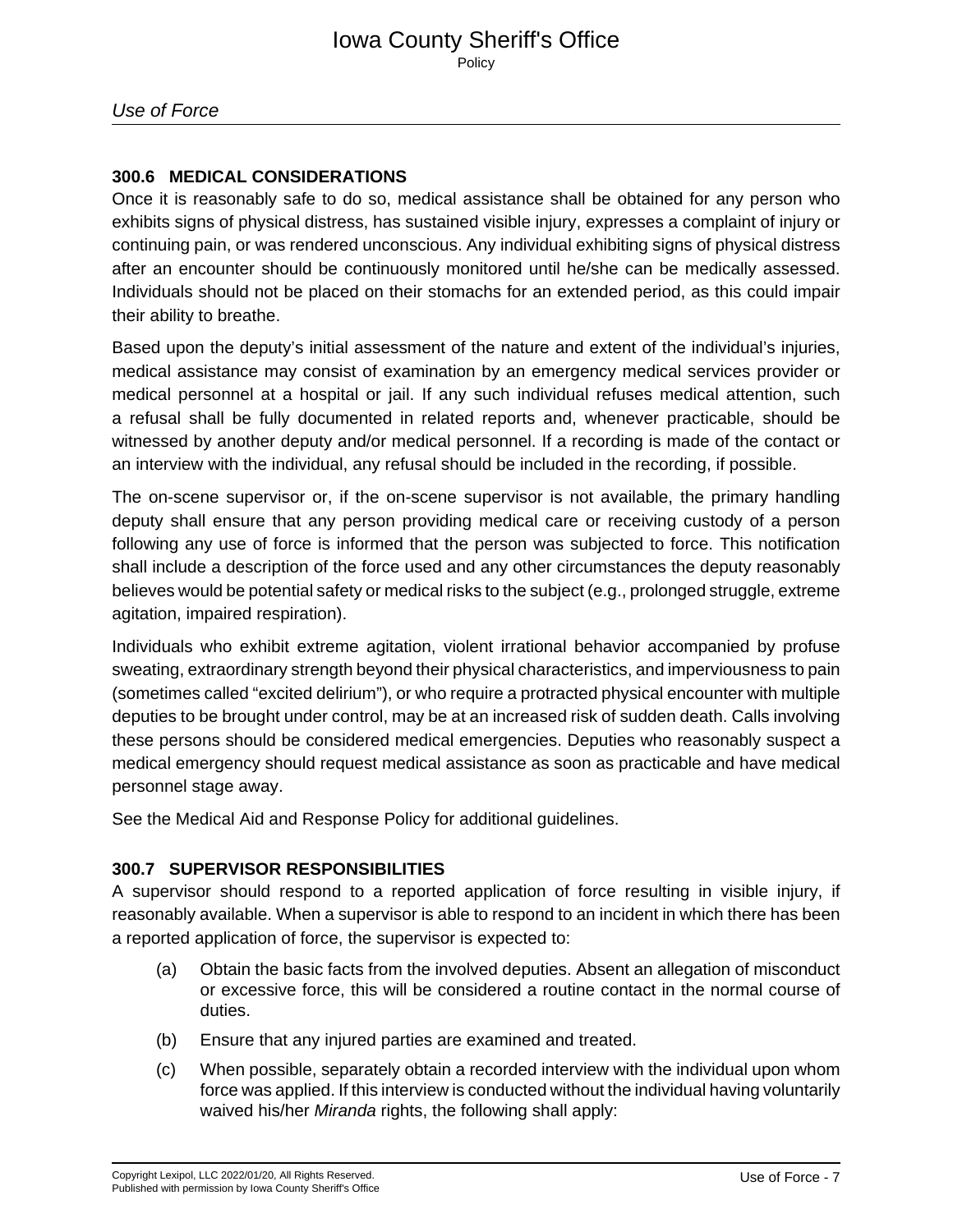- 1. The content of the interview should not be summarized or included in any related criminal charges.
- 2. The fact that a recorded interview was conducted should be documented in a property or other report.
- 3. The recording of the interview should be distinctly marked for retention until all potential for civil litigation has expired.
- (d) Once any initial medical assessment has been completed or first aid has been rendered, ensure that photographs have been taken of any areas involving visible injury or complaint of pain, as well as overall photographs of uninjured areas.
	- 1. These photographs should be retained until all potential for civil litigation has expired.
- (e) Identify any witnesses not already included in related reports.
- (f) Review and approve all related reports.
- (g) Determine if there is any indication that the individual may pursue civil litigation.
	- 1. If there is an indication of potential civil litigation, the supervisor should complete and route a notification of a potential claim through the appropriate channels.
- (h) Evaluate the circumstances surrounding the incident and initiate an administrative investigation if there is a question of policy noncompliance or if for any reason further investigation may be appropriate.

In the event that a supervisor is unable to respond to the scene of an incident involving the reported application of force, the supervisor is still expected to complete as many of the above items as circumstances permit.

## 300.7.1 SHIFT SERGEANT RESPONSIBILITY

The Shift Sergeant shall review each use of force by any personnel within his/her command to ensure compliance with this policy and to address any training issues.

#### **300.8 POLICY AVAILABILITY**

The Sheriff or the authorized designee should ensure that this policy (Wis. Stat. § 66.0511):

- (a) Is made available free of charge within three business days of the request.
- (b) Is publicly available on the office website and updated promptly upon amendment.

#### **300.9 TRAINING**

Deputies will receive periodic training on this policy and demonstrate their knowledge and understanding.

Subject to available resources, deputies should receive periodic training on:

(a) Guidelines regarding vulnerable populations, including but not limited to children, elderly, pregnant persons, and individuals with physical, mental, or intellectual disabilities.